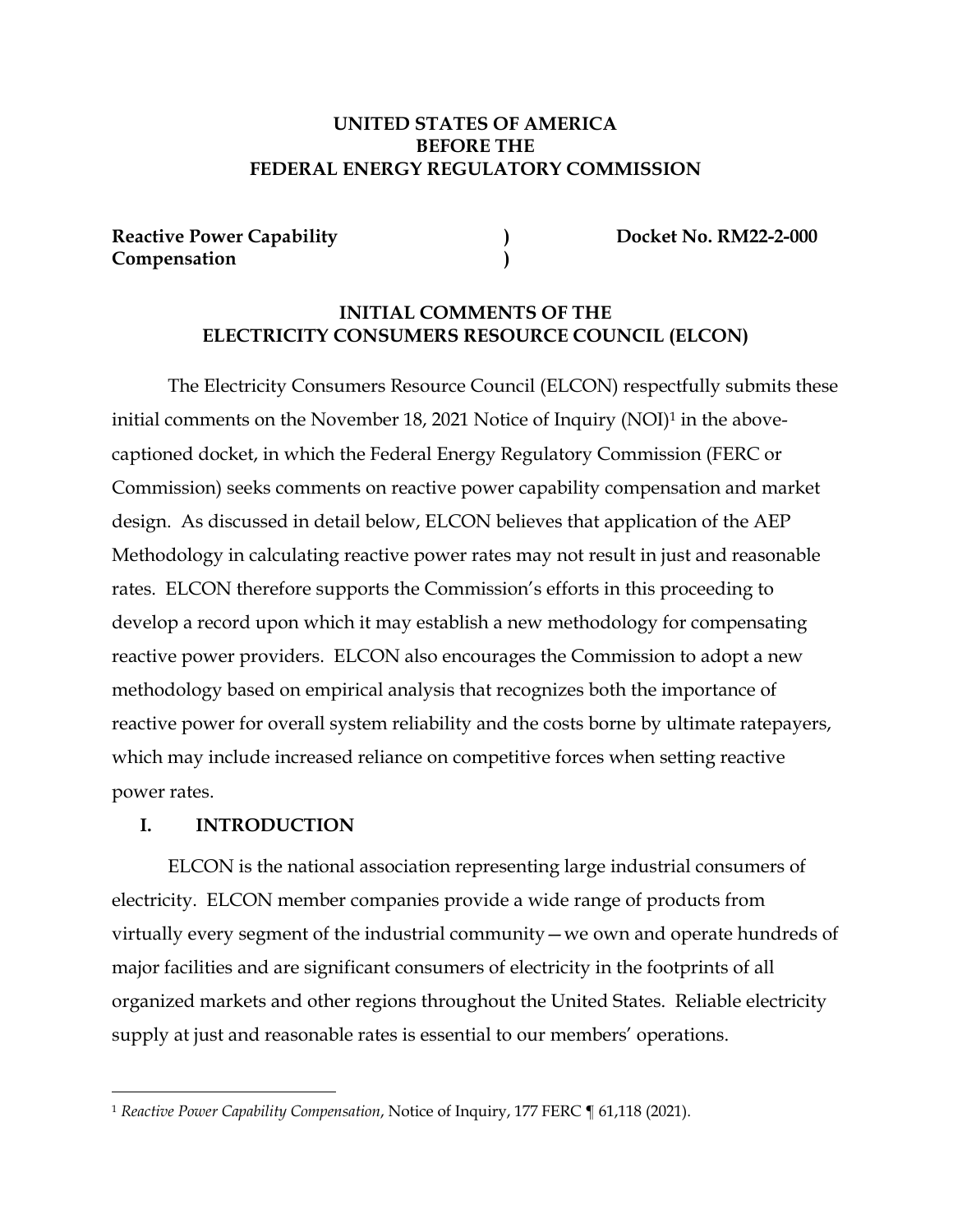Accordingly, any changes to the Commission's reactive power compensation policy will have a direct financial impact on ELCON members.

ELCON agrees that it is prudent to evaluate Commission policy to ensure it reflects best practices and lessons learned over the nearly 20 years since the Commission last reexamined its reactive power policy. 2 Given the changes in the electricity sector over that time—namely, advances in organized markets and the development of a growing number of non-synchronous resources—the AEP Methodology<sup>3</sup> is ripe for reform. To the Commission's essential question in the NOI, which is whether the AEP Methodology remains a just and reasonable approach to determining reactive power revenue requirements in all circumstances, we answer no.

However, we ask that the Commission assess any changes to reactive power capability compensation (and market design generally) through the consumer lens. We urge the Commission to commit to an empirically grounded policy of minimizing the wholesale components of the cost of delivered power (subject to reliability standards). 4 Such an approach is consistent with the Commission's goal in establishing organized markets to "ensure that electricity consumers pay the lowest price possible for reliable service"5 and its interest in the NOI to see that "supply is procured efficiently from the most reliable and lowest-cost resources."6 We also comment on ways for the Commission to effectively engage consumers as it ensures an adequate level of reactive

<sup>2</sup> "In an order issued in 2002, the Commission recommended that all resources that have actual cost data and support documentation use the method employed in *American Electric Power Service Corporation* to establish a rate for the provision of reactive power." NOI at P 2 (citing *WPS Westwood Generation, LLC*, 101 FERC ¶ 61,290, at P 14 (2002)).

<sup>&</sup>lt;sup>3</sup> NOI at P 9. In Opinion No. 440 (88 FERC ¶ 61,141), the Commission approved a method presented by American Electric Power Service Corp. (AEP) for allocating the costs of generator equipment between real power capability and reactive power capability, as well as the related operations and maintenance costs. AEP developed an allocation factor to sort the annual revenue requirements of these components between real and reactive power production.

<sup>4</sup> *See* ELCON, *et al.*, Letter to the U.S. Senate Committee on Energy and Natural Resources and the House Committee on Energy and Commerce (July 8, 2021), available at: https://elcon.org/independent-studyof-the-cost-of-electricity/.

<sup>5</sup> *Regional Transmission Organizations*, Order No. 2000, FERC Stats. & Regs. ¶ 31,089, at 31,089 (1999) (cross-referenced at 89 FERC ¶ 61,285 at 3), *order on reh'g*, Order No. 2000-A, FERC Stats. & Regs. ¶ 31,092 (2000) (cross-referenced at 90 FERC ¶ 61,201), *aff'd sub nom. Pub. Util. Dist. No. 1 of Snohomish Cnty v. FERC*, 272 F.3d 607 (D.C. Cir. 2001).

<sup>6</sup> NOI at P 7.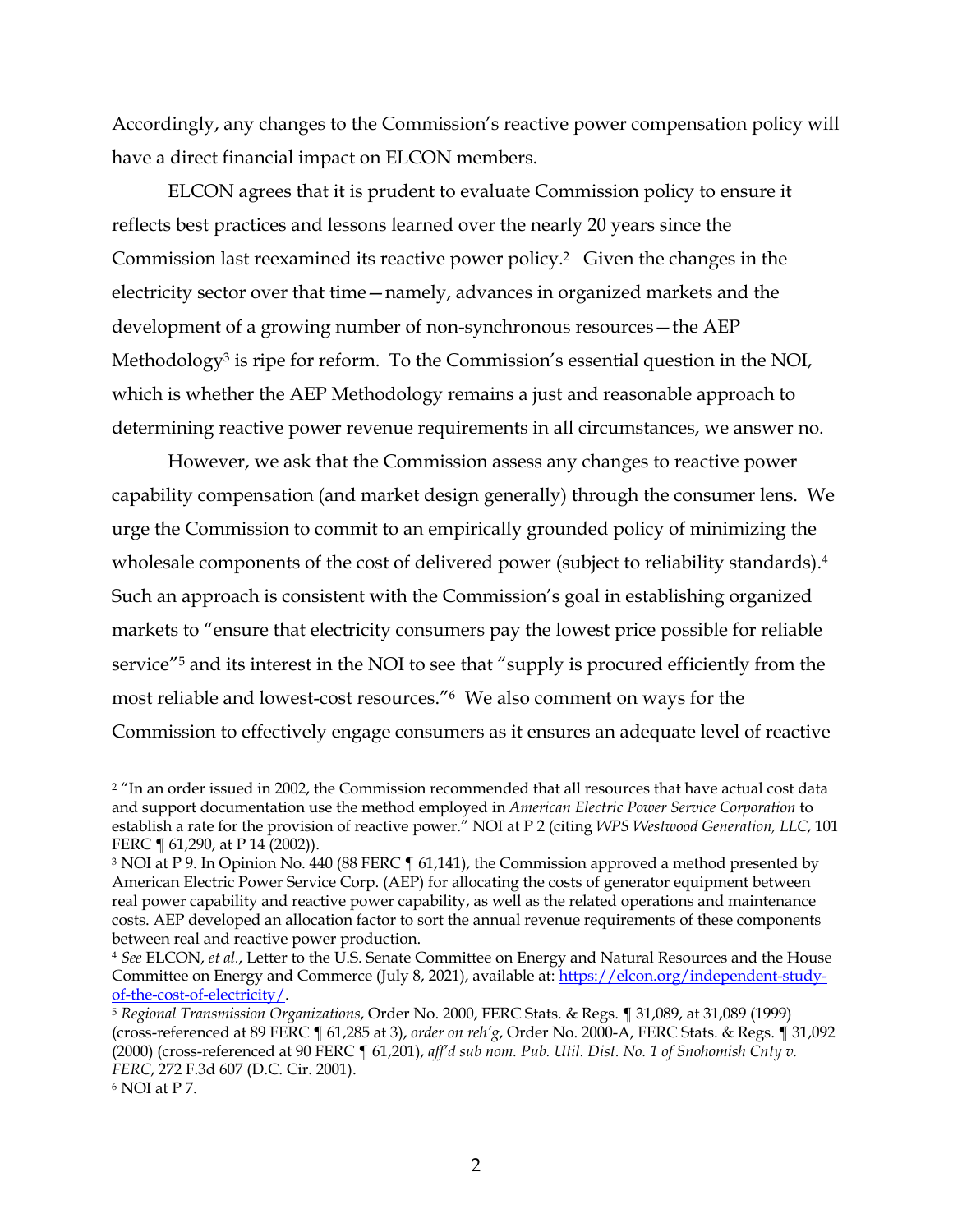power at least cost.

## **II. COMMENTS**

### **A. COMPENSATION FOR REACTIVE POWER SERVICES SHOULD BE BASED ON MARKET VALUE RATHER THAN COST**

ELCON has long supported compensating reactive power services based on market value rather than cost. In fact, ELCON sponsored a 1999 report titled *Bulk-Power Ancillary Services for Industrial Customers*, <sup>7</sup> which highlighted the importance of establishing sound policy regarding ancillary services in the post-Order No. 888 era of unbundled services. The ELCON Report opens with a Foreword from past President John Anderson, who said: "As competitive forces reduce the margins on generation sales, the additional costs associated with ancillary services—however small—can make or break a deal. If efficient markets for ancillary services are not allowed to be formed, the efficient operation of the industry is at risk." We echo those sentiments today.

One of the threshold difficulties with reactive power, as laid out in the ELCON Report, is the disparate treatment of reactive power supplied from generation resources versus reactive power provided by transmission assets. Even if the generation segment were made fully competitive, some reactive power services (referred to in the ELCON Report as "voltage control") would be provided by transmission providers through cost-based transmission rates. In recognition of this disconnect, the ELCON Report proposed the establishment of a technology-neutral reactive power service:

> FERC separated voltage control provided by generators from that provided by transmission. FERC decided that the former "service" is a separate function that should be unbundled and priced separately, while the latter service should be included within the transmission function . . . [T]he rationale for treating voltage support provided by transmission equipment differently from voltage support provided by generation is not clear; perhaps FERC should define a voltage control service that is technology independent.8

<sup>7</sup> Bulk-Power Ancillary Services for Industrial Customers, Dr. Eric Hirst (June 1999) (ELCON Report), available at: https://elcon.org/wp-content/uploads/BULK20POWER20ANCILLARY20SERVICES1.pdf <sup>8</sup> ELCON Report at 8.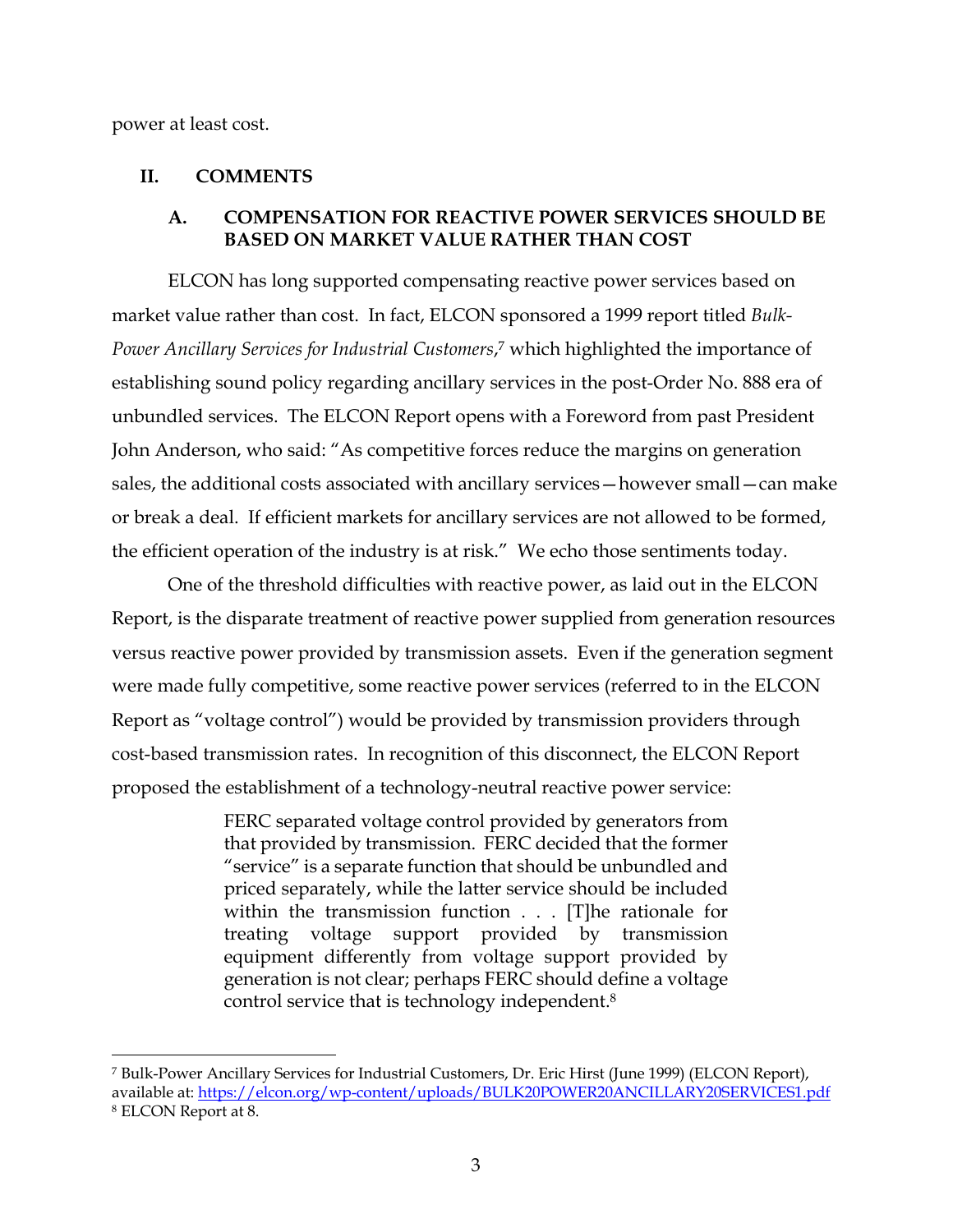Along the same lines, the Commission's white paper on reactive power capability compensation appears to endorse a technology-neutral and competitivelyprocured reactive power service: "A competitive solicitation for reactive power production could incorporate mechanisms to acquire all reactive power services at least cost and to elicit desired performance from all reactive power resources."9

ELCON continues to endorse many of the themes of the ELCON Report, which resonate with today's members just as much as they did when the Report was published 23 years ago. Specifically, we agree with the following:

> The amounts of ancillary services system operators acquire should reflect an appropriate balancing of reliability with economics. Although all customers want a reliable electric system, there are limits to how much money they will pay for reliability . . .

> Historically, NERC decisions have been dominated by technical (engineering) considerations with little explicit consideration of costs (economics).10

ELCON continues to believe that "[r]eliability rules should be based firmly on engineering and economic analysis so that market participants can be assured that reliability and costs are appropriately balanced."11

ELCON members have seen firsthand the benefits of competition—including efficiencies in the dispatch of generation, the orderly entry and exit of resources based on price signals, as well as enhanced transparency of planning processes and the wider availability of buying and selling arrangements. In the interest of building on those benefits, we believe the Commission should move away from a cost-based approach to reactive power compensation toward a market approach. As noted above, we urge the Commission to ground its rulemakings in an explicit and empirically driven policy of minimizing the wholesale components of the cost of delivered power. At minimum, we ask FERC to analyze the benefits and costs to consumers of shifting to competitive procurement of reactive power. We believe that increased reliance on competitive

<sup>9</sup> Commission Staff Report on Payment for Reactive Power, Docket No. AD14-7-000 at 22 (Apr. 22, 2014), available at: https://www.ferc.gov/sites/default/files/2020-05/04-11-14-reactive-power.pdf. 10 ELCON Report at 12.

<sup>11</sup> *Id.* at 33.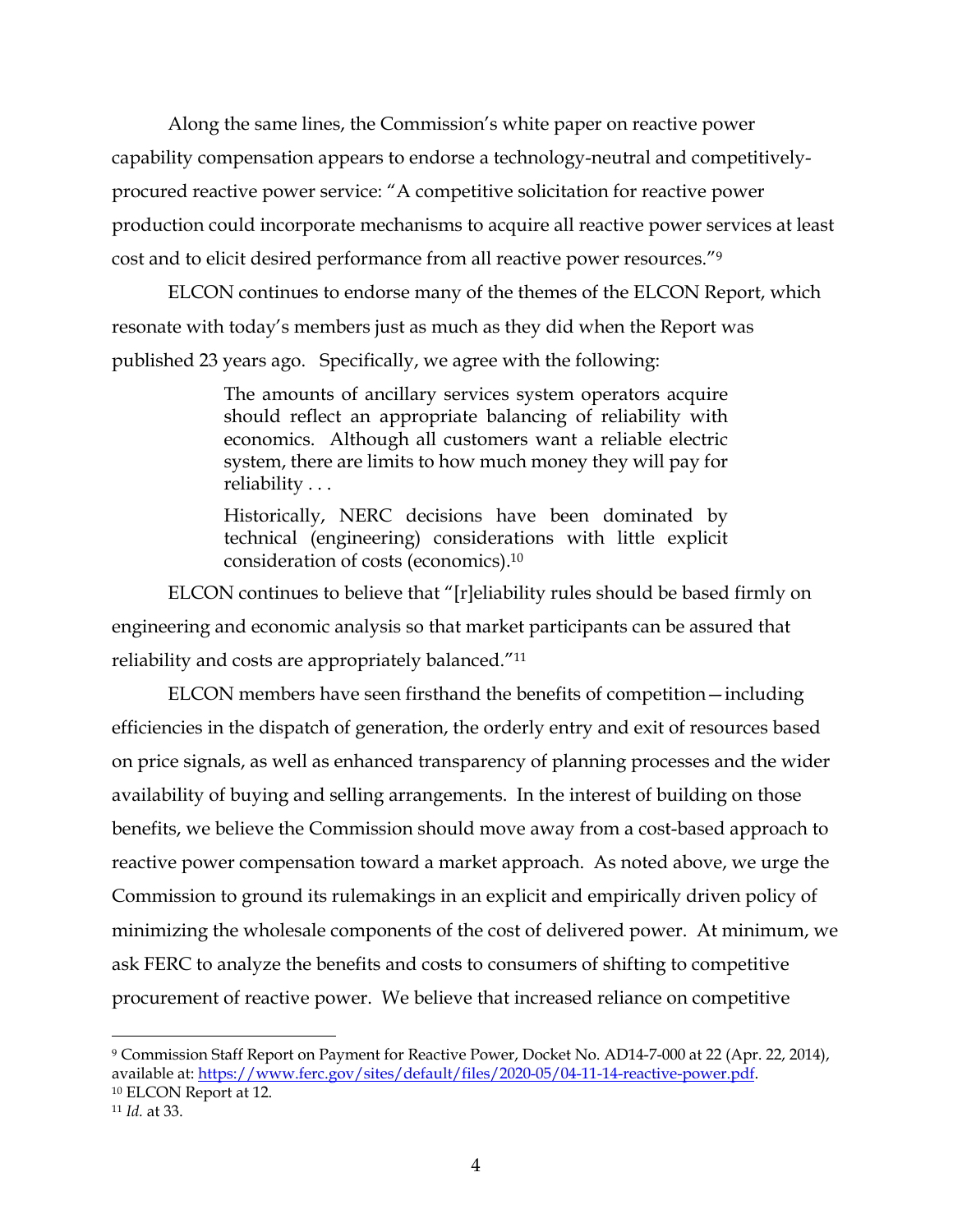markets for the procurement of essential grid services such as reactive power—rather than reliance on traditional cost-of-service rates—could help the Commission ensure that electricity consumers pay the lowest price possible for reliable service.

### **B. THE AEP METHODOLOGY IS RIPE FOR REFORM**

The AEP Methodology was established as a workable heuristic during a period in which organized markets were in their infancy and nearly all new resources were synchronous. ELCON agrees with PJM Interconnection, LLC's (PJM) Market Monitor that "cost-of-service compensation for reactive power capability is an anachronistic approach that predates the introduction of wholesale power markets and is unnecessary in light of potential compensation through the [organized] markets."12

### i. Retaining the AEP Methodology Would Lead to Overcompensation

Continued application of the AEP Methodology will lead to overcompensation of reactive power service providers. As the PJM Market Monitor recognizes, "when the market design allows for the recovery of specific costs for reactive power capability, it is inappropriate to also include those costs in a separate cost-of-service rate.<sup>"13</sup> Such an approach—recouping costs through organized markets while separately recouping the same costs through a cost-of-service rate—would result in double recovery, imposing additional and unnecessary costs on consumers. In the case of capacity markets under the Commission's jurisdiction, members of the FERC majority have expressed concerns with unjustified double-payments being imposed on consumers by "a Byzantine system of administrative pricing."14 We ask that the same concern be given and consistently applied here.

It also seems clear in the NOI that the Commission understands the challenges posed by applying the AEP Methodology to non-synchronous resources, particularly

<sup>12</sup> NOI at P 26.

<sup>13</sup> *Id.* at P 27.

<sup>&</sup>lt;sup>14</sup> Joint Statement of Chairman Glick and Commissioner Clements Regarding the Fair Rates Act on PJM MOPR, Docket No. ER21-2582-000 (Oct. 19, 2021), available at: https://www.ferc.gov/newsevents/news/joint-statement-chairman-glick-and-commissioner-clements-regarding-fair-rates-act.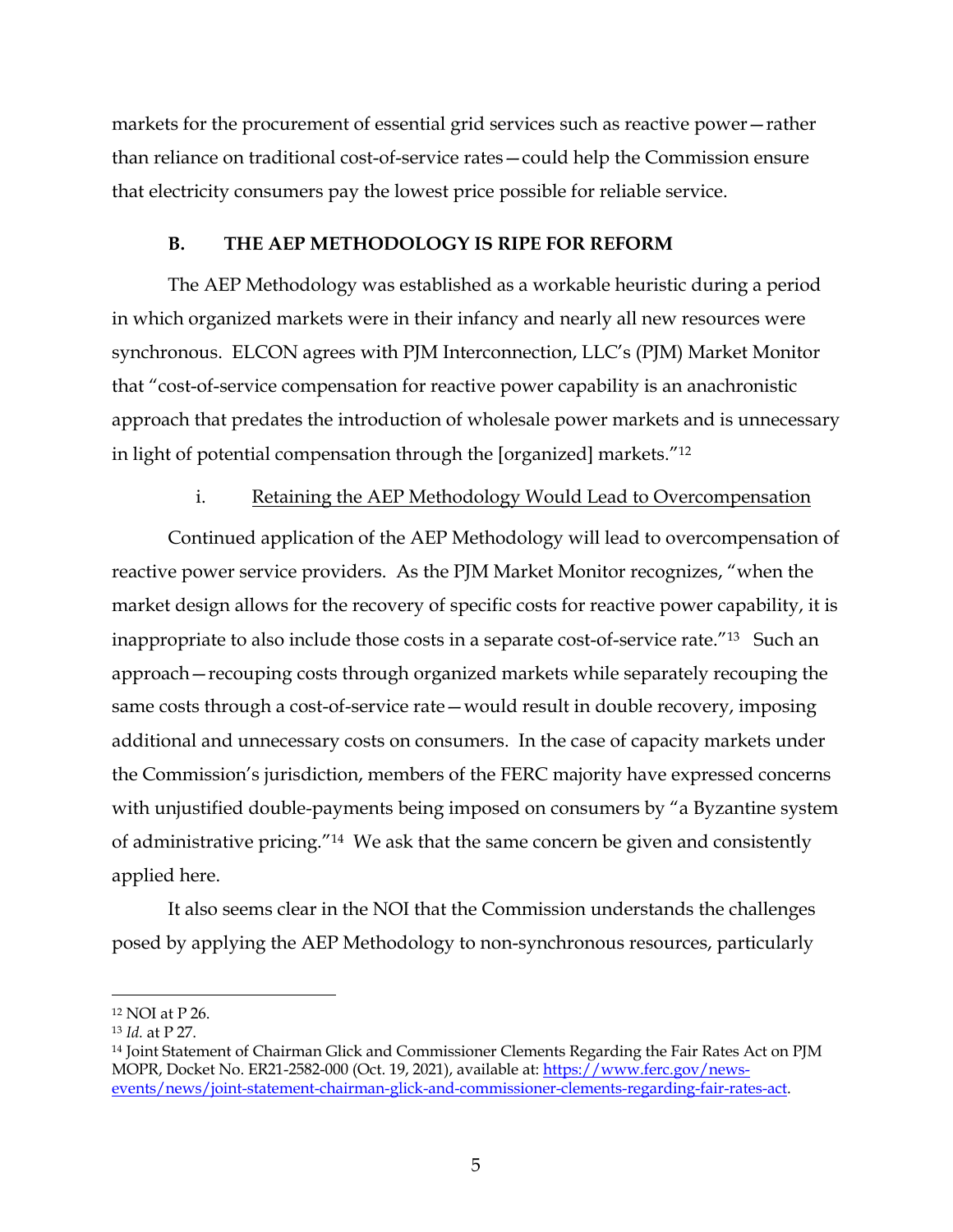given the physical distinctions between synchronous and non-synchronous resources and the differences in the investment levels required for each kind of resource.15 In light of this fact, it would be unjust, unreasonable, and unduly discriminatory to compensate non-synchronous resources at a "significantly higher" rate than synchronous resources for the same service, as would be the case under the AEP Methodology. 16

In light of the proliferation of a new set of generation technologies that are nonsynchronous, ELCON is concerned that the AEP Methodology no longer provides reliability at least cost. Further, given the projections of an ever-increasing share of nonsynchronous resources on the electricity system nation-wide, it is all the more important to replace the AEP Methodology now, before the cost of providing reactive power begins to appreciably increase the cost of delivered power. 17 In other words, adhering to the AEP Methodology would not only violate the Federal Power Act by promoting an unjust, unreasonable, and unduly discriminatory rate, but would unnecessarily increase the cost of providing reliable electricity to consumers.

# ii. The AEP Methodology as Recently Applied Lacks Transparency and Accountability

Nearly twenty years ago, the Commission encouraged, but did not mandate, providers of reactive power capability to use the AEP Methodology. In recent years, the Commission has experienced significant increases in generators filing individual compensation methodologies while seeking waiver of the AEP Methodology for

<sup>15</sup> NOI at P 23.

<sup>16</sup> *See id.* (noting, "the collection system of a non-synchronous resource generally represents a *significantly higher* proportion of the resource's total investment cost than the isolated phase bus represents for synchronous resources. Thus, non-synchronous resources' interpretation of the AEP Methodology under this approach increases the annual revenue requirement for those resources on a relative basis as compared to the annual revenue requirements for synchronous resources.") (emphasis added). <sup>17</sup> According to the Energy Information Administration's 2021 Annual Energy Outlook, "Renewable electric generating technologies account for almost 60% of the approximately 1,000 gigawatts of cumulative capacity additions projected in the AEO2021 Reference case from 2020 to 2050. The large share is a result of declining capital costs but is also a result of increasing renewable portfolio standard (RPS) targets and tax credits. Although wind contributes to renewable electric generating capacity additions, it is on a much smaller scale compared with solar capacity, which builds steadily throughout the projection period." *See* Energy Information Administration, 2021 Annual Energy Outlook (Feb. 3, 2021), available at: https://www.eia.gov/outlooks/aeo/electricity/sub-topic-02.php.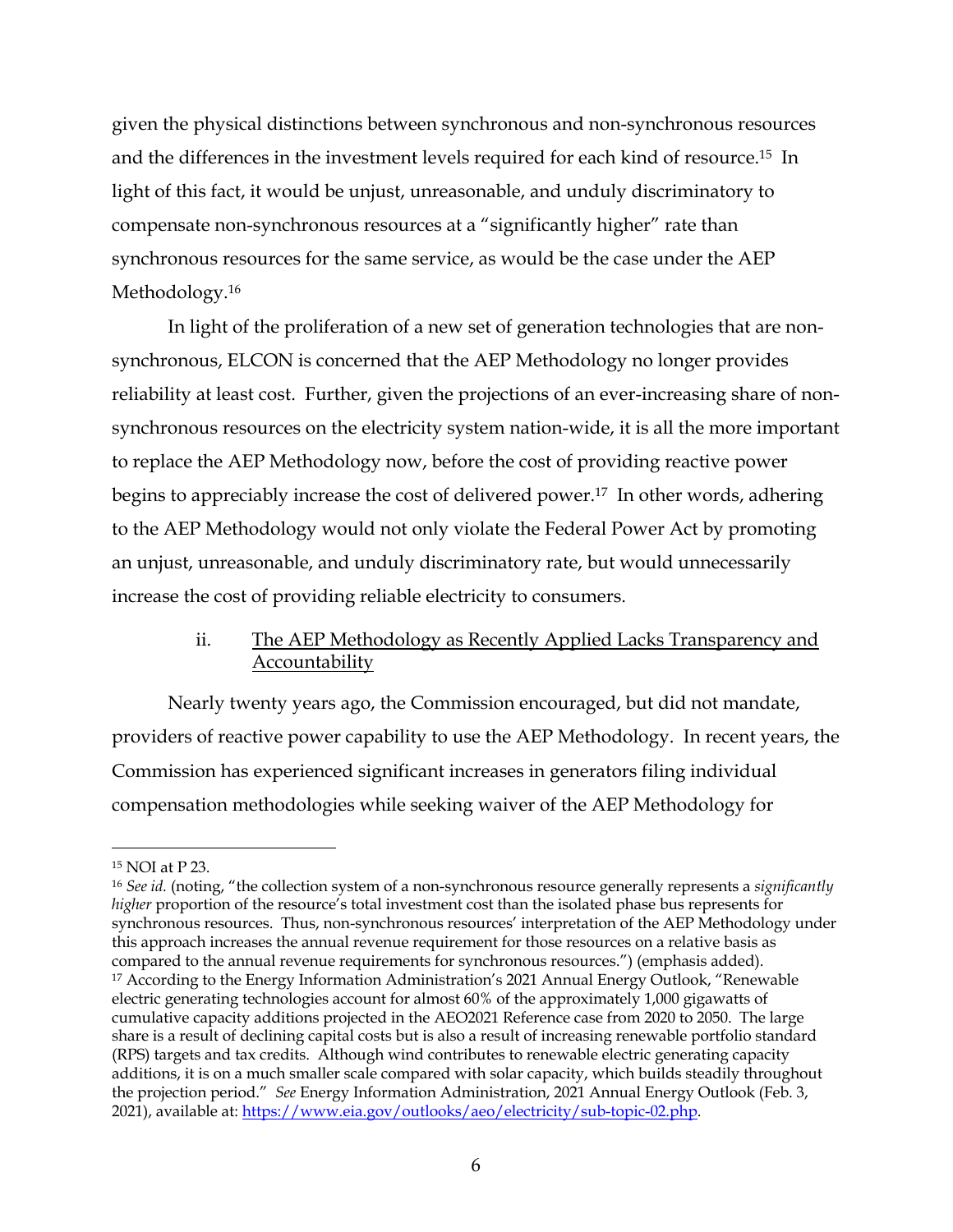reactive power. As with many rate cases, these filings were frequently set for hearing, not only placing a significant workload on the Office of Administrative Litigation but also making broad oversight extremely difficult. Because these discussions are now happening in one-off, non-public settlement negotiations with a "black-box" outcome, there is little transparency in how these rates are calculated or what the cumulative impact of these rate cases on consumers may be.

Moreover, the NOI says: "when resources that have been granted [waivers of the Commission's accounting and reporting requirements] propose revenue requirements using the AEP Methodology, it is difficult for the Commission and affected customers to easily verify that the proposed rates accurately reflect the AEP Methodology."18 In essence, consumers may already be overpaying for reactive power service—in many cases, we have no way to find out.

Now is the time to revisit the outdated AEP Methodology and institute rules for compensation of reactive power that (1) recognize the unique characteristics of synchronous and non-synchronous resources, (2) allow for transparency, oversight, and accountability, and (3) minimize the cost of providing reactive power (or at the very least prevent double-recovery). Otherwise, customers will overpay for reactive power through a system of black box settlements between sellers and the Commission.

#### **III. RESPONSES TO QUESTIONS REGARDING THE AEP METHODOLOGY**

Provided below are ELCON's responses to a many, but not all, of the questions raised by the Commission in the NOI.

# **a. Does compensating resources based on their costs of investment in reactive power capability continue to be the appropriate basis for reactive power capability compensation?**

No, because (as we discuss above) the cost of the relevant equipment is much higher for non-synchronous resources, leading to an unjust outcome in which resources are compensated significantly differently for providing the same service.

## **b. Should payments be limited based on the useful lives of the plant at issue?**

<sup>18</sup> NOI at P 25.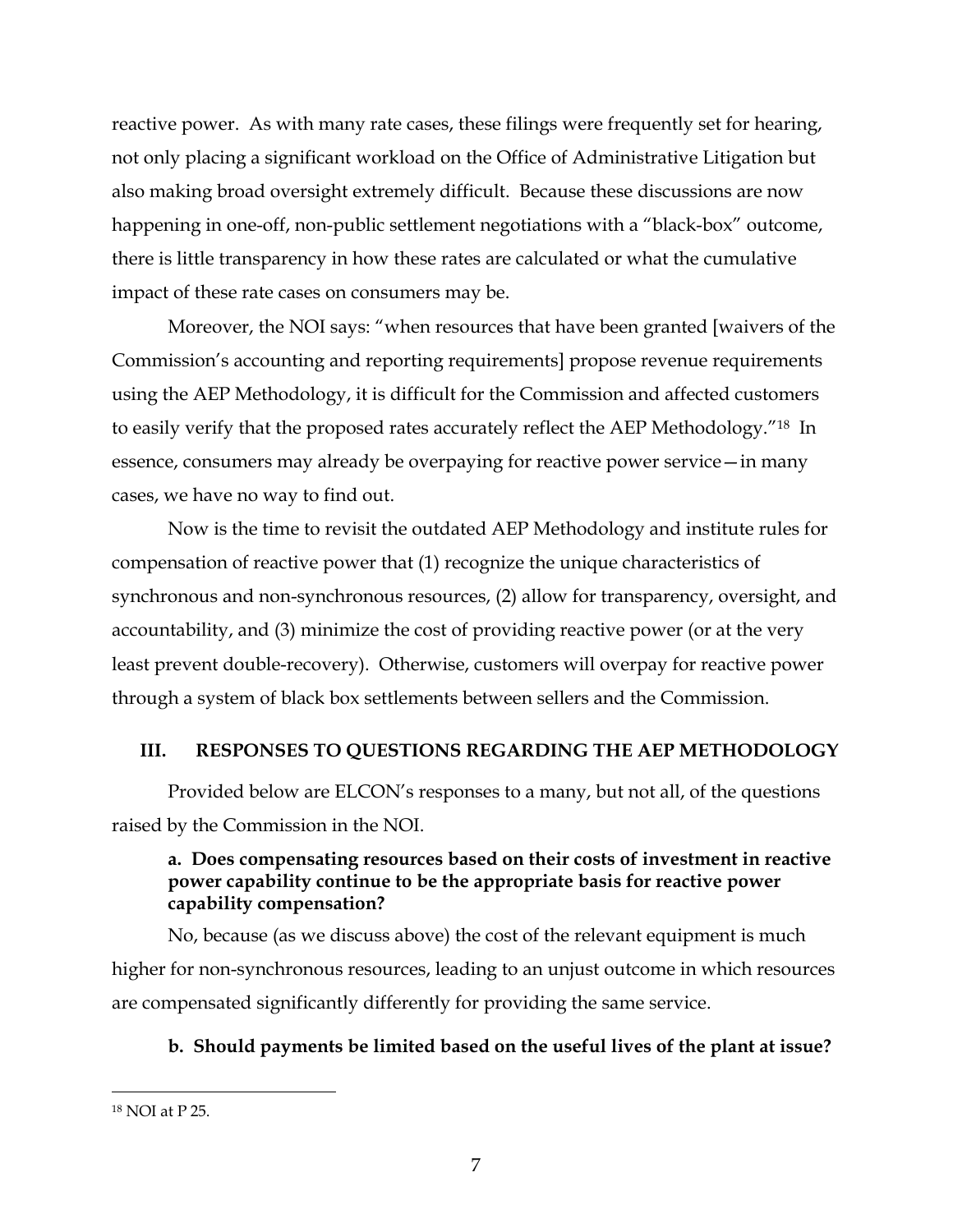ELCON encourages the Commission to move away from cost-based ratemaking for reactive power services. However, if the Commission allows utilities to charge a cost-of-service rate for reactive power, then it must also ensure an accurate accounting of a resource's real-world capability of supplying reactive power. This may be done by requiring periodic updates to the cost-based rate to account for changes in a facility's reactive capability over a set period of time.

# **c.i. Is there any reason for the Commission to believe that the nameplate capability aspect of calculating reactive power revenue requirements should be revised in order to produce a more accurate result?**

If the Commission retains the use of nameplate ratings for the calculation of reactive power revenue requirements, then it should only do so when a service provider can demonstrate that the full capacity of a facility is actually being used. In some cases there may be self-imposed, Commission-imposed, or market-imposed limitations on a facility's output. Other times the nameplate capacity may not reflect actual operations, for example where the capacity ratings vary across seasons. In such cases it is inappropriate to use the nameplate capability to calculate the reactive power revenue requirement.

# **e. Reactive power filings set for hearing and settlement judge procedures often do not have active intervening parties other than the market monitor and RTO/ISO. Why do other parties not participate more in these proceedings?**

Most ratepayers do not have the bandwidth, either from a personnel or economic standpoint, to intervene in every docket. Moreover, particular ratepayers may not have standing to intervene in a Section 205 proceeding if they have no relevant connection to the filing party or are not a participant in a particular market. In such cases, ratepayers must trust that the Commission is fulfilling its statutory duty to ensure just and reasonable rates on behalf of consumers. At the same time, these facts highlight the problem with a piecemeal approach to setting reactive power rates.

**j. Is the existing AEP Methodology appropriate to allocate the costs associated with reactive power revenue requirements of non-synchronous resources? If not, why and can changes be made to the existing AEP Methodology to establish just and reasonable reactive power revenue requirements for nonsynchronous resources?**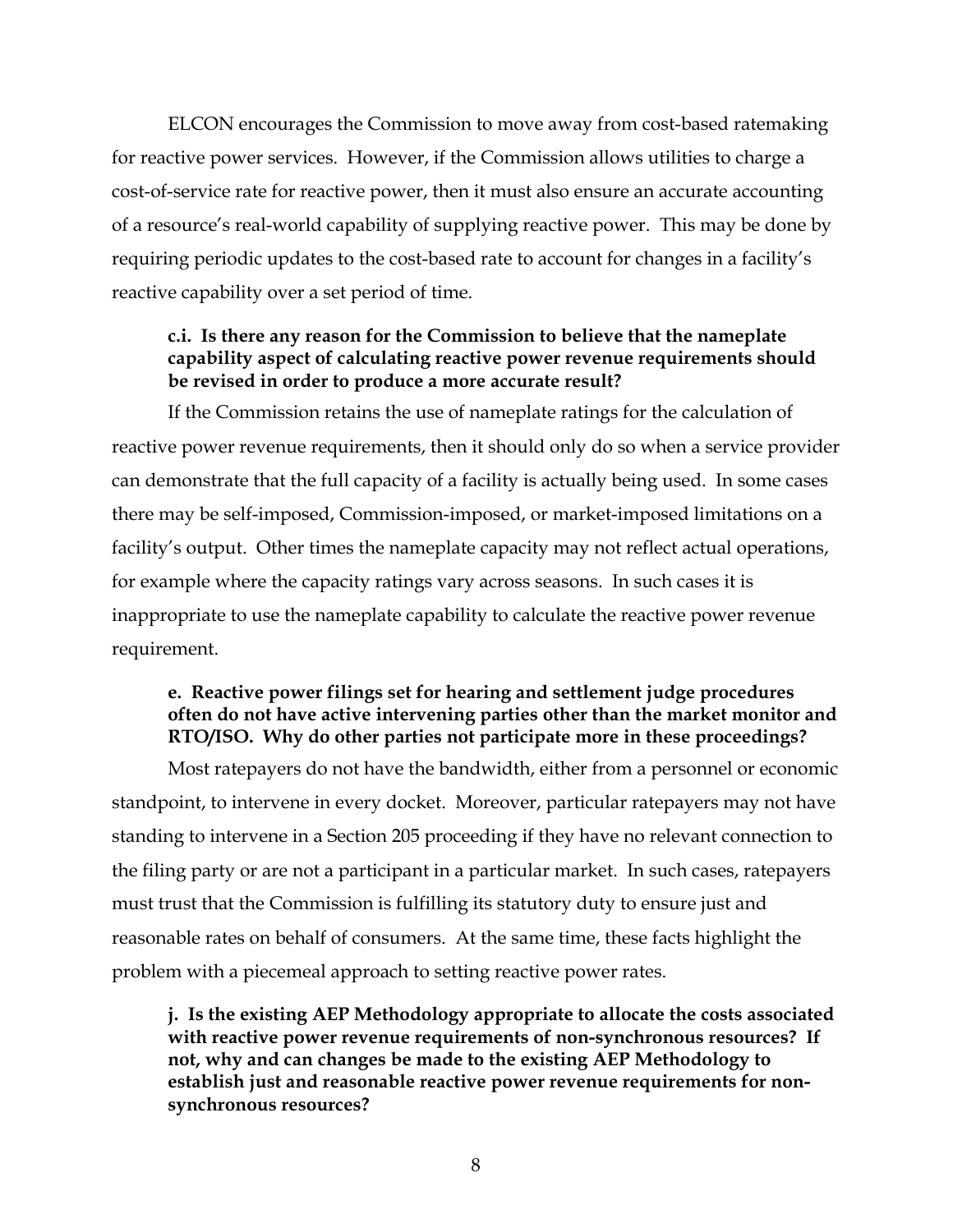The Commission recognizes in the NOI that "the collection system of a nonsynchronous resource generally represents a significantly higher proportion of the resource's total investment cost than the isolated phase bus represents for synchronous resources. Thus, non-synchronous resources' interpretation of the AEP Methodology under this approach increases the annual revenue requirement for those resources on a relative basis as compared to the annual revenue requirements for synchronous resources."19 Given this recognition, it would be unfair to compensate nonsynchronous resources more than synchronous resources for the same service. As discussed above, adhering to the AEP Methodology would unnecessarily increase the cost of providing reliable electricity to consumers.20

# **p. What options are available to collect independently verifiable cost information from MBR [market-based rate] sellers that have received waiver of the accounting and FERC Form No. 1 requirements to support their reactive power capability revenue requirements?**

If the Commission maintains a cost-of-service rate for reactive power, ELCON supports measures that improve transparency and accountability. One such measure may be a standard form that MBR sellers would need to fill out to be eligible to receive payments for reactive power supply. The form could be a "fill-in-the-blank" format, filed with FERC, and have a requirement that it must be updated or verified every five years.

**q. In order to simplify and provide transparency to proposed reactive power capability compensation filings, should the Commission require, in PJM, MISO, and non-RTO/ISO regions that compensate for reactive power capability based on the costs of individual resources or on a fleet-wide basis, reactive power filers to include with their filing a standardized form with recognized schedules and officer and independent accountant certification requirements?**

We continue to advocate for a more fully transparent and uniform method based on market value. However, to increase accountability in cost-based reactive power compensation, we ask the Commission to include an attestation requirement from the

<sup>19</sup> NOI at P 23.

<sup>20</sup> See *supra* at 6 and note 16.